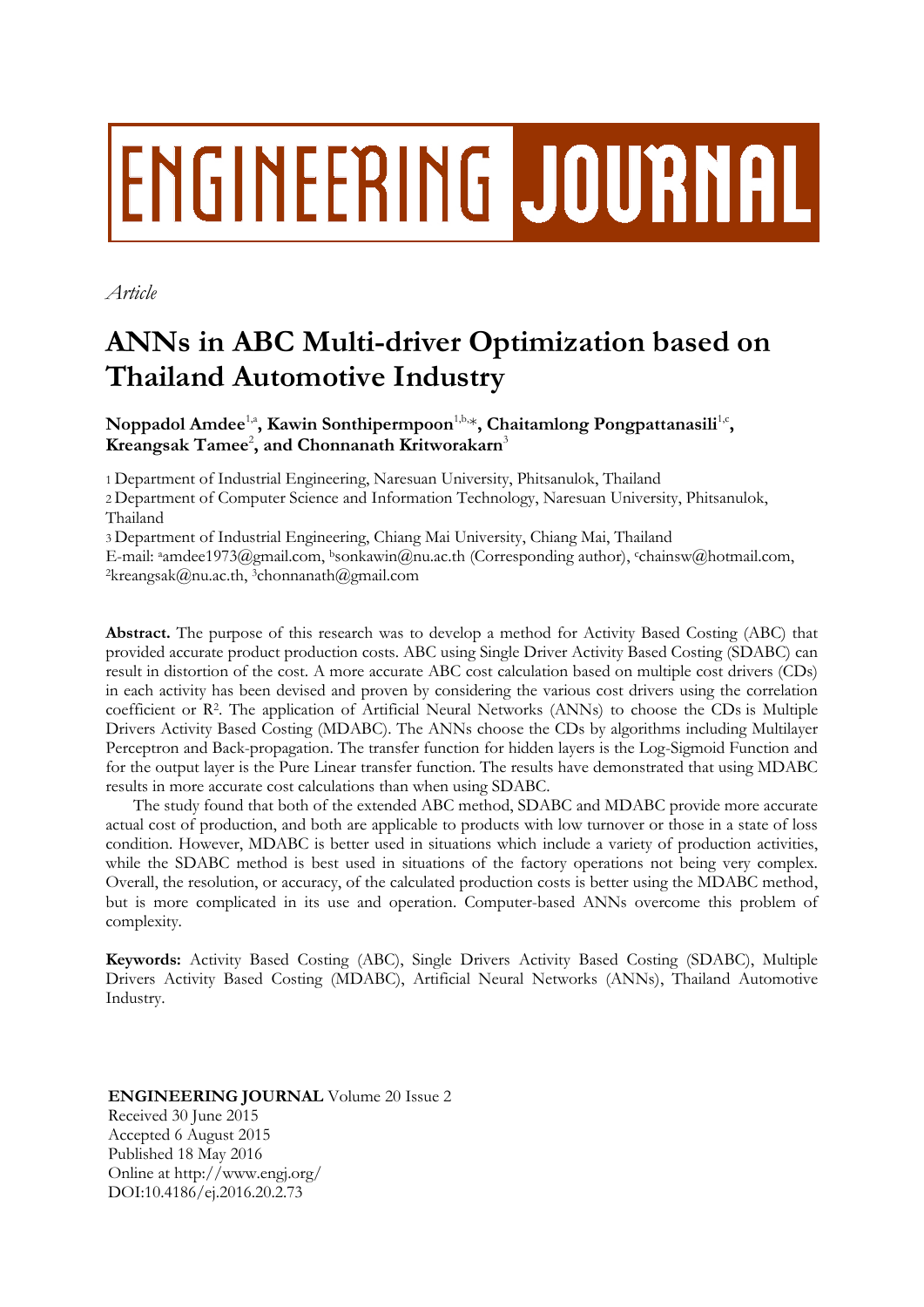#### **1. Introduction**

Thailand's automotive manufacturing industry has expanded significantly. Production in 2016 is predicted to be 100 million units, increasing to 106 million units in 2018. In part, this is due to government policy and support for the industry with the aim of promoting Thailand as a center for the manufacture and export of vehicle components. A significant aspect of the Government policy is to support small to medium enterprises (SMEs) in the industry. This places an emphasis on these enterprises to be competitive in all aspects of production and distribution, including price, quality and delivery reliability. In the face of almost constantly changing market demands and the imperative of ensuring customer satisfaction, competitive strategy must encompass the ability to manufacture a greater variety of products, and to be able change production lines for new products. This results in higher production costs. The manufacturing organization must adopt an agile approach to its business, which includes effective and efficient cost control as a fundamental requirement.

Due to these trends and changes in the manufacturing environment more effective production is necessary, and this has resulted in the development of Advanced Manufacturing Systems (AMS) or Flexible Manufacturing Systems (FMS). The shift from manual labour to the use of modern production technology has resulted in factories needing to find ways to both reduce costs and to calculate and allocate costs more effectively. This has introduced hitherto unknown factors related to the actual costs and consequently causing inappropriate pricing or cost and price distortions [1, 2] and a failure to clearly reflect the cost of each activity that occurs, whether in terms of direct costs or indirect costs.

Correct and accurate cost calculations of both direct and indirect costs of a product are essential to the existence of the business. Cost data will be used to determine the strategy [3–5], selling price and planned profit [6, 7], improvement of processes and control of operations  $(8, 9)$  and the decisions of the administration [10–12]. However, SMEs in the automotive parts manufacturing industry have experienced significant problems in terms of price competition. Particularly because of contemporary information and communications technology, the marketplace is more open and therefore highly competitive, where consumers can choose the most suitable product manufacturer according to price, quality and on-time delivery ability. Manufacturers with high production costs will be uncompetitive, and the business will ultimately fail. It could be said that accurate production cost information is fundamental in taking important decisions in determining the selling price of the product.

The use of conventional cost accounting methods, termed traditional cost accounting (TCA) here, has been identified as being inadequate in correctly and accurately calculating and reporting cost information. For example, Cooper and Kaplan [13], academics specializing in accounting in the United States observed this inadequacy, thus being a major cause of many businesses failing. The automotive parts manufacturing industry in Thailand has been identified as being an appropriate industry to study, identifying the problems of realistic and accurate production costing, especially due to inaccurate cost estimates when using TCA. Direct costs (materials and labour cost) are appropriately identified and reported by TCA, but this accounting method cannot show the indirect costs or overhead costs to an appropriate level of accuracy.

In industry generally there has been a transition from traditional cost accounting to a system of cost accounting referred to as Activity Based Costing (ABC). This costing method allows cost modelling encompassing all resources in all activities which can be linked to a product. A comparison between TCA and ABC found that ABC provides the best accuracy and precision in the cost calculation of the product, even though ABC is used for a single activity driver or cost driver (SCD). Use of an original cost driver in cost calculations will result in an error or distortion of cost, which will affect the decision regarding the strategy for determining the selling price [14]. ABC has been developed in order to find a way to choose the best cost drivers by considering the correlation coefficient (R<sup>2</sup> ) for determining the appropriate cost driver [15–17] but this can also be accomplished using the method of Artificial Neural Networks (ANNs) to select the appropriate cost driver by considering R<sup>2</sup> and Root Mean Square Error (RMSE) [18]. In addition, ANNs have been used to predict indirect cost pools for estimating the cost of the activities in the shipping industry [19], which use various parameters such as the length of the ship, width, tonnage, etc. As well, the application of a Genetic Algorithm (GA) combined with ANNs has been used to find cost drivers appropriate for calculating ABC [20, 21]. The GA can choose the optimal cost drivers from which ANNs learn the allocation of indirect costs that is non-linear, overcoming the problem of the distortion of the product cost if it was allocated in a linear manner. This is a different approach from [19–21], which used a single cost driver in the calculation of ABC which has the advantage of reducing, even removing, the complexity of selecting cost drivers. However, using a single cost driver in that manner has the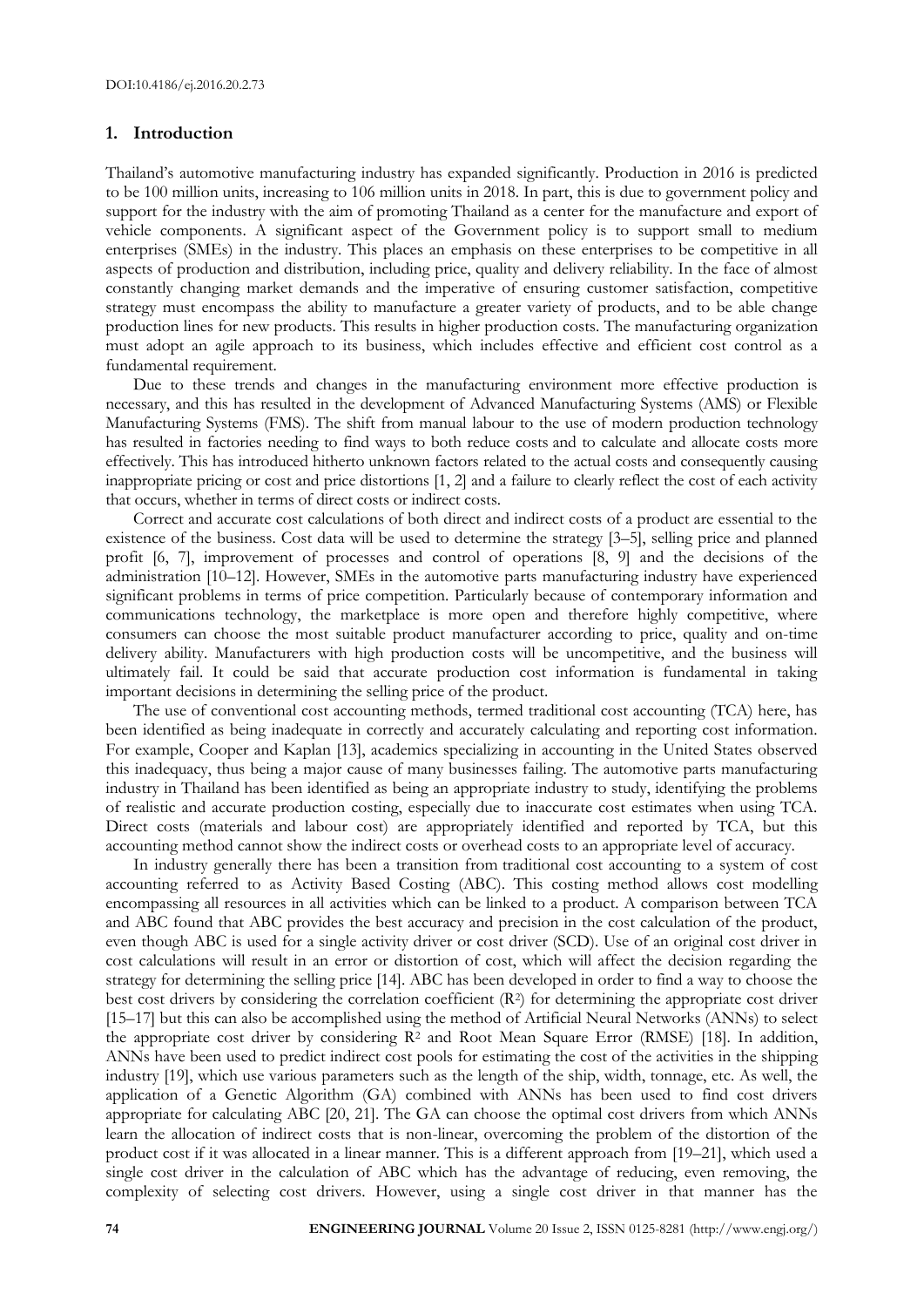disadvantage of possibly calculating an erroneous actual cost value when the single cost driver selected represents only part of the actual indirect costs incurred. An activity usually is subject to more than one cost driver and when all the appropriate cost drivers are included in the cost calculation the calculated cost is more correct and valid.



Fig. 1. Development of TCA to ABC models.

From the foregoing it can be demonstrated in Fig. 1, which the development of TCA to ABC. However, ABC has problems in the selection of appropriate cost drivers. When considering the appropriate cost drivers from R<sup>2</sup> in SDABC, it was found that it cannot satisfactorily reflect the total real cost; SDABC considers only a single cost driver, whereas most events have multiple cost drivers. Therefore, MDABC was used to solve such problems by considering R<sup>2</sup> as well as SDABC. However, the increase in the amount of data that results from the inclusion of multiple cost drivers creates a problem for both SDABC and MDABC which must continuously calculate and recalculate R<sup>2</sup>, based on the appropriate cost drivers. The R<sup>2</sup> must be calculated each time in order to select the appropriate cost drivers and the problems arising from increased activity resulting from changes to production which require the consideration of more cost drivers. This problem can be solved by ANNs being used to learn which cost drivers to consider. This results in not having to continuously calculate appropriate cost drivers from  $\mathbb{R}^2$  and the problems arising from increased activity resulting from changes to production.

# **2. Activity Based Costing (ABC)**

Cooper and Kaplan, academics specializing in accounting in the United States [13], observed that a major cause of many businesses falling into the unfavourable cost condition was the use of the TCA system. Due to competition in the market and changes in production management, the present conditions differ from the past, but the TCA system was based on concepts of cost that were developed as long ago as the 1880s through to 1925, at a time when there was not a great variety of products. This was due to the characteristics of production typically involving mass production using direct material and labour as the factors of production while technology did not change. The activities of the costing department included the provision of services to support the production department, and in the past, production focused on the use of machines and direct labour to attain maximum efficiency. Seeking to identify and cost the difference in the labour and production capacity by determining wastage arising from the use of machines and labour is not fully effective. So, as long as the product characteristics were constant and resources were used in predictable and constant proportions, the cost data of product calculations based on the TCA system were deemed to be appropriate. Variations in the volume of production, such as variations in raw materials, labour hours, machine hours, could exist, without significant miscalculations of production costs. However, growing complexity of production, substantial growth in the number and variety of products, huge changes in production technology has rendered TCA systems inadequate, and new costing methods became essential.

The ABC system evolved from this need for more sophisticated cost management in manufacturing enterprises. The important concept inherent in this is that activities are the drivers that raise the cost of production and ABC attempts to identify the cost drivers of each activity. In addition to being important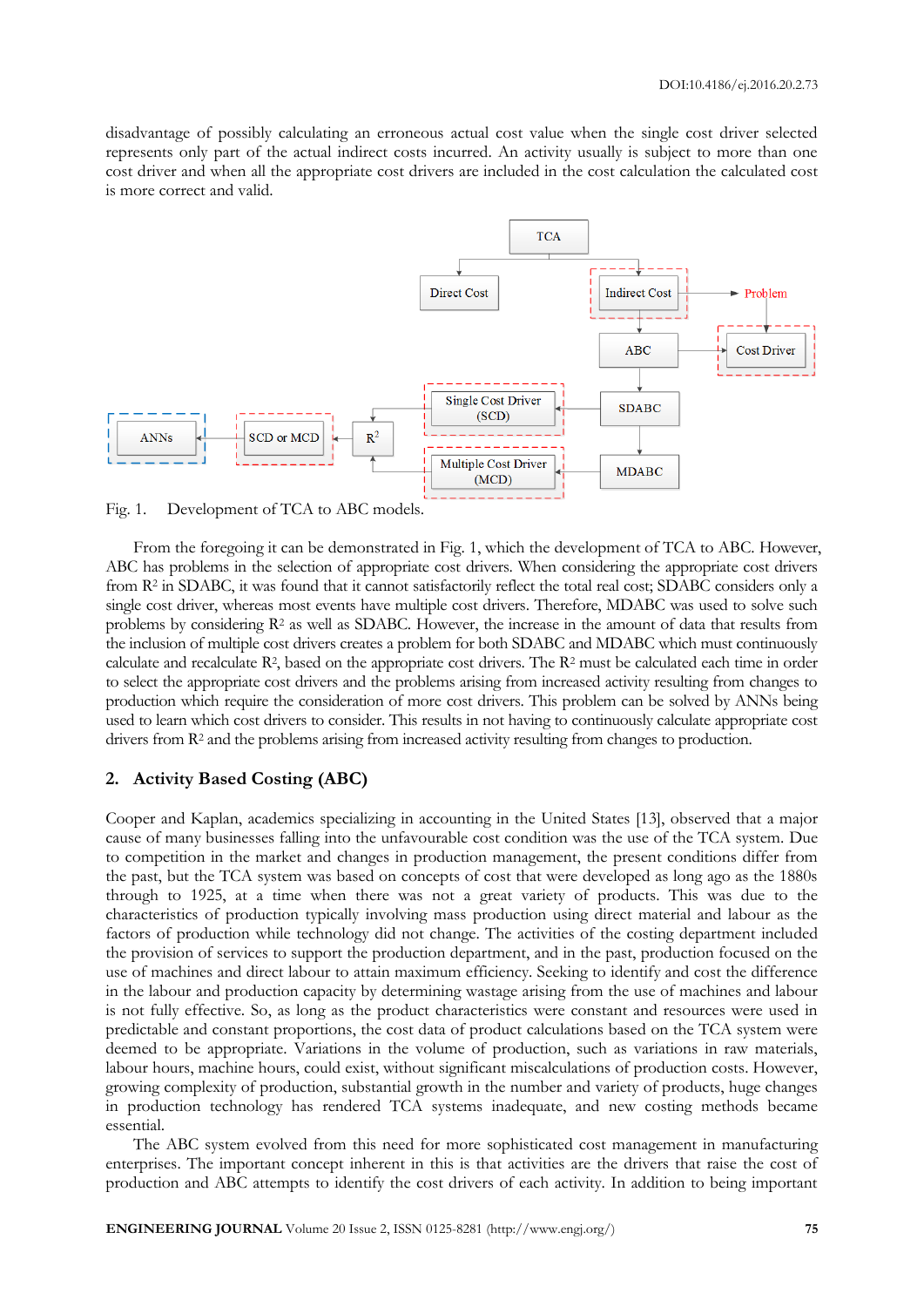for managers to control and reduce the cost of business the cost drivers are also a database that can be used to calculate the production cost from the activities data. The cost of a product is dependent on the extent to which the cost drivers were involved in the activities. When the calculated overhead and variable costs are integrated with the direct costs of production, this results in a more accurate and correct total cost of production for each item. Product costing in this way clearly uses the total set of activities involved in the production process of the product. Therefore, ABC systems can provide data about product costs that are more accurate than the TCA system. It is also useful to managers in making decisions about setting the product price, sourcing product components according to cost, product design and development of the production process, including the provision of various technologies related to production.

Currently, ABC is a popular cost accounting system in use to overcome the shortcomings of TCA systems. There are four key benefits to the ABC system: (1) accurate identification of product cost, especially overheads; (2) more precise information about value-added and non-value added costs by the identification of cost drivers; (3) direct allotment of costs to products or processes that consume resources; (4) identification of non-value added costs [22, 23].



Fig. 2. Detailed cost assignment view of Single Drivers Activity Based Costing (SDABC).

Mainly, the ABC system uses a two-stage procedure of adding resource costs to cost objects [24, 25]. From Fig. 2, in the first stage, resource costs are assigned by resource drivers to activity cost pools that can be classified by activity level such as unit, batch, product and facility. Each activity level can have several activity cost pools. In the second stage, activity cost pools are assigned to cost objects by activity drivers, which are activities that incur cost [26].

Therefore, it can be concluded that ABC differs from TCA in two areas, namely: (1) ABC will determine the activity cost pool more than the cost pool; (2) Activity drivers or cost drivers are used as the basis for calculation of the product and will be structured differently from the calculations by the TCA. This is because each activity has to be analysed in terms of real cost drivers to make ABC changes. Figure 2 shows the limitations of SDABC brought about by the limited experience of the decision makers in selecting cost drivers, the knowledge of the workers involved and the complex factors related to production. This results in Activity-Based Costing systems showing distorted product costs remote from reality. Also, continually using the same cost drivers to calculate the cost results in further errors or distortion in the calculation of cost because of constant changes to production because of changing order quantities and ordered products.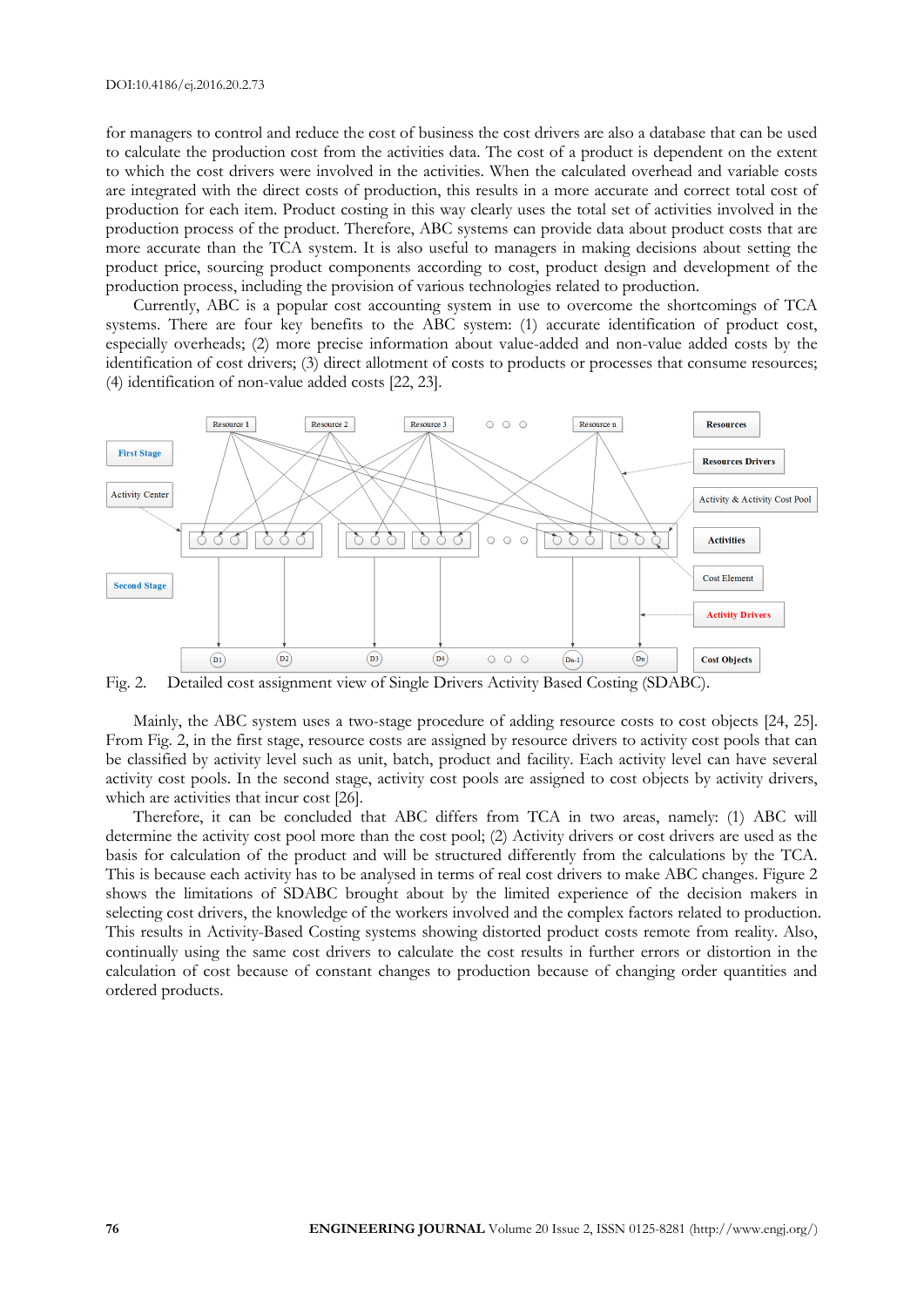

Fig. 3. Detailed cost assignment view of Multiple Drivers Activity Based Costing (MDABC).

This leads to the view that using multiple cost drivers in MDABC will reflect the real cost which enables the decision makers to better determine the many issues in production planning, such as strategies for determining the selling price and raw materials sourcing. MDABC uses multiple cost drivers based on the analysis of the actual cost drivers of each activity. Figure 3 shows how MDABC has been developed from SDABC, and illustrates the MDABC approach to production costing.

#### **3. The Mathematical Model of ABC**

The mathematical model that is used to calculate the SDABC and MDABC evolved from the ABC. This was necessary because the ABC has a problem in the selection of appropriate cost drivers. A method for cost drivers determining cost drivers by  $R^2$  was developed [12–14], which, however, considered single cost drivers only. This was called SDABC by those researchers. Using only a single cost driver did not reflect the real cost of production all because used to cost drivers alone. In fact, in each of the activities that occurred in operating can be cost drivers more than one cost drivers. This apparent requirement to include multiple cost drivers, and to identify the most appropriate cost drivers to include, was the impetus for the current research. The SDABC model has been developed into the Multiple Driver Activity Based Costing Model (MDABC) which is used to determine R<sup>2</sup>, similarly to SDABC but including multiple cost drivers. This results in a more correct and accurate real cost being calculated. To demonstrate the 2 types of SDABC and MDABC, both models were used to calculate  $\mathbb{R}^2$  to be used in selecting the appropriate cost drivers. This R<sup>2</sup> is then used to calculate activity cost, activity rate, cost allocation and cost per unit of product; according to Eq.  $(1)$ – $(4)$ . C, both models were used to calculate  $R^2$  to be used in selecting the appropri-<br>  $\hat{Y}_{ijk}$  (Activity Cost) =  $\beta_{0(ijk)} + \beta_{1(ijkl)} X_{1(ijkl)} + \beta_{2(ijkl)} X_{2(ijkl)} + ... + \beta_{n(ijkl)} X_{n(ijkl)}$ 

1)–(4).  
\n
$$
\hat{Y}_{ijk}(Activity Cost) = \beta_{0(ijk)} + \beta_{1(ijkl)} X_{1(ijkl)} + \beta_{2(ijkl)} X_{2(ijkl)} + ... + \beta_{n(ijkl)} X_{n(ijkl)}
$$
\n(1)

$$
AR_{ijk}(Activity Rate) = \frac{\hat{Y}_{ijk}}{X_{n(ijkl)}}
$$
 (2)

$$
A_{ijk} (A_{ijk}) = \frac{X_{n(ijkl)}}{X_{n(ijkl)}}
$$
  
\n
$$
CA_{ijk} (Cost Allocation) = AR_{ijk} \times X_{n-ture(ijkl)}
$$
  
\n
$$
CP_{i} (Cost per unit of product) = \sum CA_{ijk}
$$
\n(4)

$$
CPi(Cost per unit of product) = \sum CAijk
$$
 (4)

The Mathematical Model of ABC meaningful following; Indexes:

|   | the type of product; by $i = 1, 2, \dots, I$                       |
|---|--------------------------------------------------------------------|
|   | the responsibility center in a department; by $j = 1, 2, \ldots$ J |
| k | the operation activity; by $k = 1, 2, \dots, K$                    |
|   | the cost drivers; by $l = 1, 2, \dots, L$                          |

Parameters:

|   | the total number of products                                                                                |
|---|-------------------------------------------------------------------------------------------------------------|
|   | the number of responsibility centers i in a department producing the product i                              |
| K | the total number of activities in responsibility center $\frac{1}{2}$ in a department producing the product |
|   |                                                                                                             |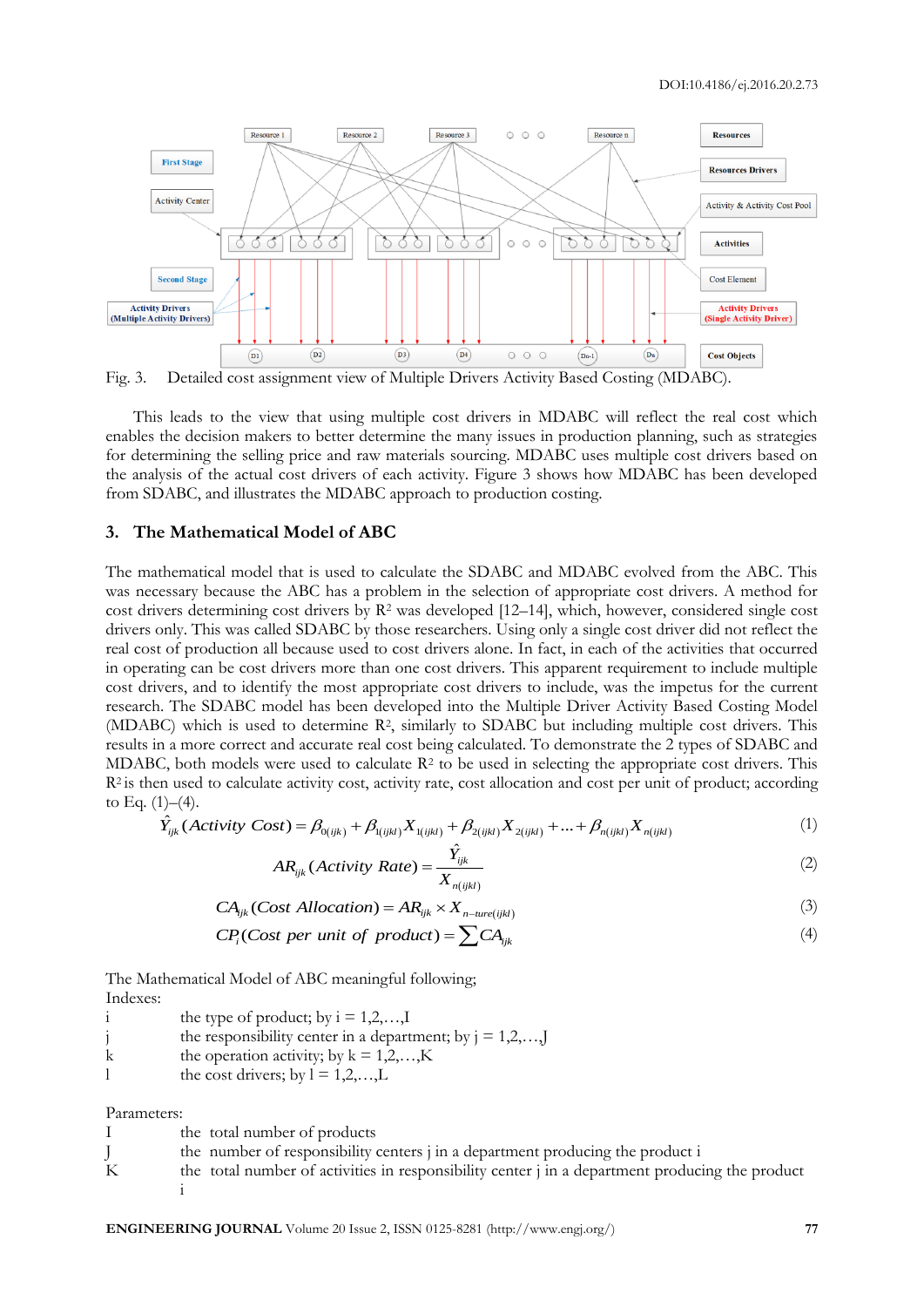- L the total number of cost drivers of operation activity k
- $\beta_0$ the ABC constant estimated by linear regression analysis
- $\beta_{0(iik)}$  the ABC constant estimated by linear regression analysis of the responsibility center in a department of the product i, operation activity k
- $\beta_1$ the variable cost drivers rate 1 estimated by linear regression analysis
- $B<sub>2</sub>$ the variable cost drivers rate 2 estimated by linear regression analysis
- $\beta_n$ the variable cost drivers rate n estimated by linear regression analysis
- $\beta_{1(iikl)}$  the variable cost drivers rate 1 estimated by linear regression analysis of the responsibility center in a department of the rate i, operation activity k, cost driver l, highest R<sup>2</sup> from operation activity k
- $\beta_{2(iik)}$  the variable cost drivers rate 2 estimated by linear regression analysis of the responsibility center in a department of the product i, operation activity k, cost driver l, highest R<sup>2</sup> from operation activity k
- $\beta_{n(ijkl)}$  the variable cost drivers rate n estimated by linear regression analysis of the responsibility center in a department of the product i, operation activity k, cost driver l, Maximum R<sup>2</sup> from operation activity k
- X the cost drivers for estimated total variable cost drivers
- $X_1$  the cost drivers 1 of total variable cost drivers
- $X<sub>2</sub>$  the cost drivers 2 of total variable cost drivers
- $X_n$  the cost drivers n of total variable cost drivers
- $X_{1(i;kl)}$  the cost drivers 1 of total variable cost drivers of product i, responsibility center of department j, operation activity k, cost drivers l, Maximum R<sup>2</sup> from operation activity k
- $X_{2(iik)}$  the cost drivers 2 of total variable cost drivers of product i, responsibility center of department j, operation activity k, cost drivers l, Maximum R<sup>2</sup> from operation activity k
- $X_{n(iik)}$  the cost drivers n of total variable cost drivers of product i, responsibility center of department j, operation activity k, cost drivers l, Maximum R<sup>2</sup> from operation activity k
- $X_{n\text{-true}(\text{likelihood})}$  the cost drivers n of real variable cost drivers of product i, responsibility center of department j, operation activity k, cost drivers l, Maximum R<sup>2</sup> from operation activity k
- $\hat{Y}_{ijk}$ the estimated by linear regression analysis of the product i, responsibility center of department j, operation activity k and by using the latest data of  $X_n$
- AR the activity rate
- $AR_{ijk}$  the activity rate of product i, responsibility center of department j, operation activity k
- CA the cost allocation
- $CA_{ijk}$  the cost allocation of product i, responsibility center of department j, operation activity k
- $CP$  the cost per unit of product
- $CP_{ijk}$  the cost per unit of product of product i, responsibility center of department j, operation activity k

By using regression analysis to determine the R<sup>2</sup> , SDABC and MDABC can then select the most appropriate cost drivers by using the R<sup>2</sup>. The R<sup>2</sup> indicates the highest correlation between the cost drivers which will be used in the calculation of SDABC and MDABC.

Table 1 illustrates this analysis. The SDABC model uses simple linear regression analysis and the MDABC model uses multiple linear regression analysis to calculate R<sup>2</sup>. The R<sup>2</sup> is used in Eq. (1) for estimating the cost for SDABC or MDABC. The calculated value from Eq. (1) is then used in Eq. (2)–(4) to calculate the activity rate, cost allocation and cost per unit of product. As can be seen, SDABC suggests that CD2 is the optimal cost driver, with an  $R<sup>2</sup>$  of 0.77, but using the MDABC calculation indicates the combination of CD2 and CD3 to be optimal, with an  $\mathbb{R}^2$  of 0.88.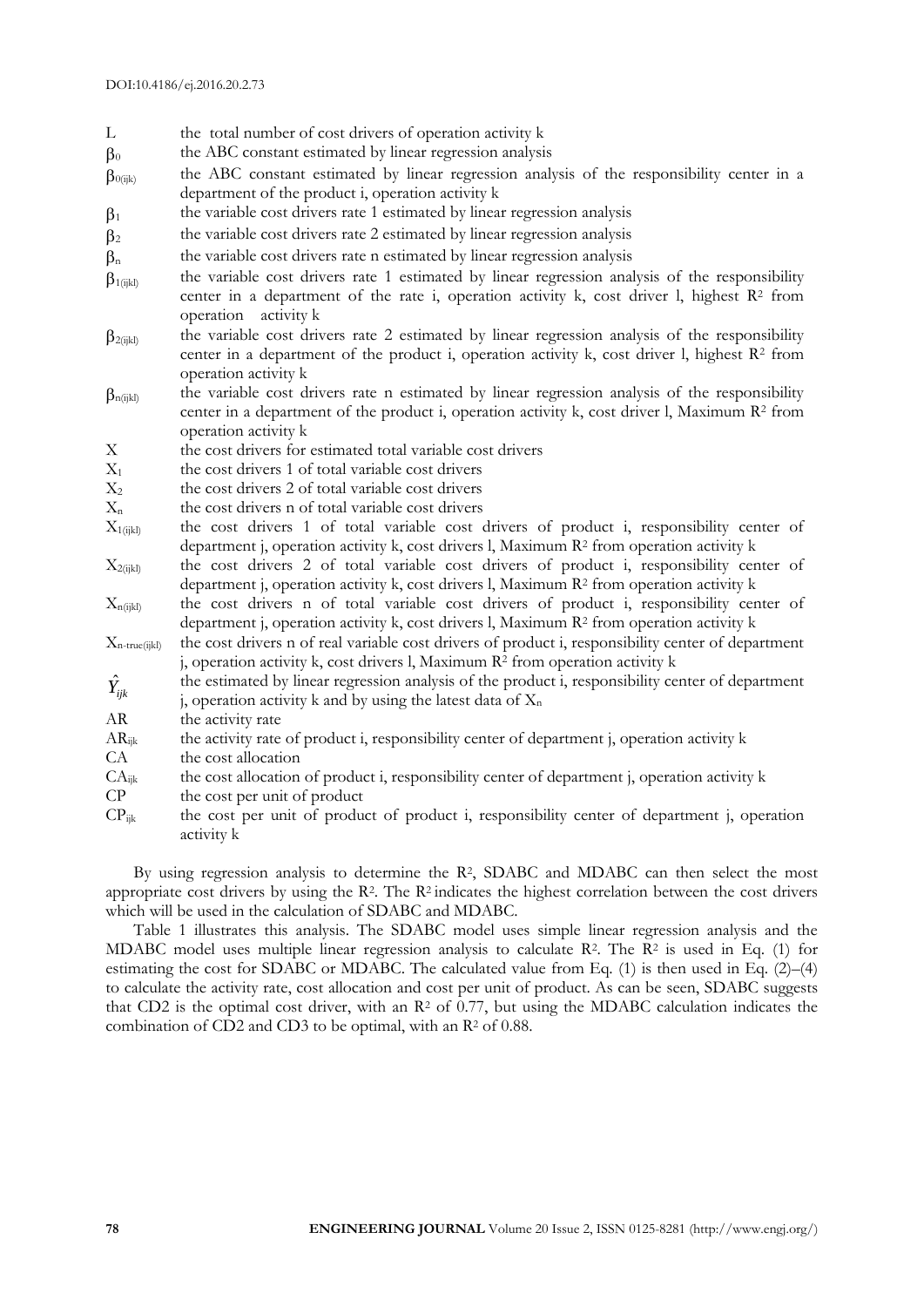|                | <b>Activity</b> <sub>i</sub> |                                                      |                   |                                                        |                   |                   |  |  |  |
|----------------|------------------------------|------------------------------------------------------|-------------------|--------------------------------------------------------|-------------------|-------------------|--|--|--|
| Months         |                              | <b>Single Drivers Activity Based Costing (SDABC)</b> |                   | <b>Multiple Drivers Activity Based Costing (MDABC)</b> |                   |                   |  |  |  |
|                | CD1                          | CD <sub>2</sub>                                      | CD3               | CD <sub>1</sub>                                        | CD2               | CD <sub>3</sub>   |  |  |  |
|                | Machine hours)               | (Labour hours)                                       | (Number of times) | (Machine hours)                                        | (Labour hours)    | (Number of times) |  |  |  |
| January-2011   | 1173                         | 1656                                                 | 463               | 1173                                                   | 1656              | 463               |  |  |  |
| Febuary-2011   | 1266                         | 1870                                                 | 441               | 1266                                                   | 1870              | 441               |  |  |  |
| March-2011     | 1233                         | 1781                                                 | 442               | 1233                                                   | 1781              | 442               |  |  |  |
|                |                              |                                                      |                   |                                                        |                   |                   |  |  |  |
| November-2014  | 1313                         | 1861                                                 | 482               | 1313                                                   | 1861              | 482               |  |  |  |
| December-2014  | 1473                         | 1793                                                 | 457               | 1473                                                   | 1793              | 457               |  |  |  |
|                |                              |                                                      |                   |                                                        | $CD1, CD2 = 0.62$ |                   |  |  |  |
| R <sup>2</sup> | 0.38                         | 0.77                                                 | 0.51              | $CD1, CD3 = 0.45$                                      |                   |                   |  |  |  |
|                |                              |                                                      |                   |                                                        | $CD2, CD3 = 0.88$ |                   |  |  |  |

Table 1. Example to consider cost drivers both SDABC and MDABC by considering R<sup>2</sup> .

# **4. ABC Modelling Based on an ANN**

ABC calculation modelling based on an ANN was used by the researchers in order to determine the choice of cost drivers. Which cost drivers are used to calculate the ABC is determined by the maximum R<sup>2</sup> of the cost drivers in each activity. The use of the ANN to achieve the ABC is illustrated in Fig. 4.



Fig. 4. The ANNs choose the cost drivers by applying calculation methods.

In Fig. 4, we can see that, to calculate the ABC, each responsibility centre in each department must be defined and the activities in each department must be determined. The activities in each department will have various cost drivers which may be related. The strength of these relationships will be calculated by single or multiple linear regression functions, which calculates the R<sup>2</sup>, which is then used in the selection of the appropriate cost drivers. The  $\mathbb{R}^2$  must be calculated each time in order to select the appropriate cost drivers and the problems arising from increased activity resulting from changes to production which require the consideration of more cost drivers. This however is based on historical data, which is essentially static. The primary need is to be able to calculate essentially in real-time. However, this requires using new information on a continuous basis and continually recalculating  $R<sup>2</sup>$  and the problems arising from increased activity resulting from changes to production. To overcome this problem of timeliness, or, more to the point lack of timeliness, the research team developed and applied an ANN to the problem.

The ANNs choose the cost drivers by applying calculation methods and algorithms in the Weka (Version 6.3) software. These include the Multilayer Perceptron method, Back-propagation algorithm method. The transfer function for hidden layers is the Log-Sigmoid Function and for the output layer is the Pure Linear Transfer Function.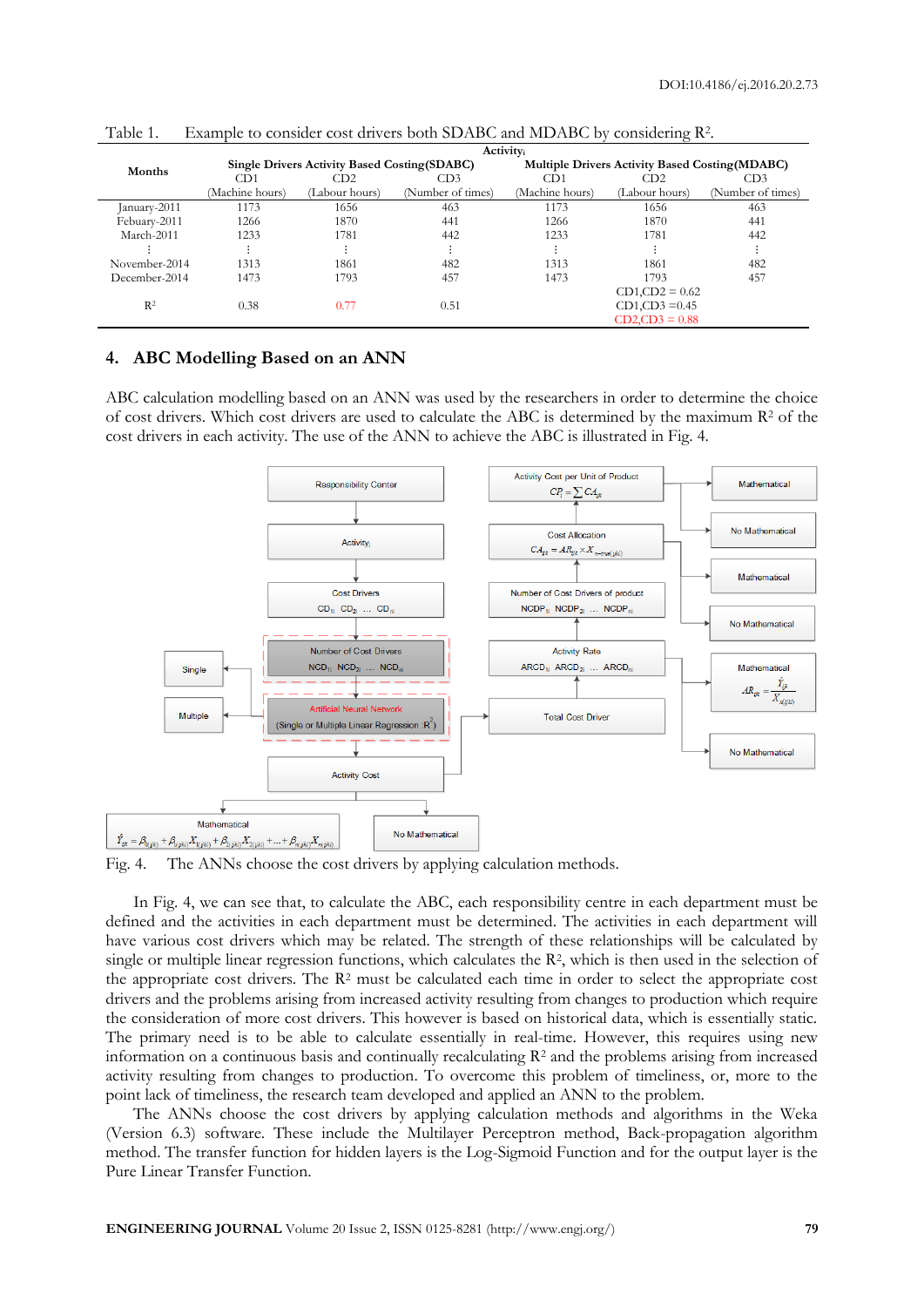The ANN was designed with the total cost drivers being input into the input layer then transferred by the transfer function into the hidden layer where the weights are adjusted. The output layer displays the data showing the best mix of the cost drivers for the activity. The ANN model uses Back-propagation Multilayer using the Multilayer Perceptron model, with training by using the Back-propagation algorithm. The transfer function from the hidden layers is the Log-Sigmoid Function and the output layer is the Pure Linear Transfer Function. This process is shown in Fig. 5.



Fig. 5. Learning process of the ANNs.

Figure 5 shows the learning process of the ANN, which starts from the structure determination of the network by selecting the learning rates (small value to near zero) to determine the minimum acceptable error and the maximum learning iterations. The sampling weight (W) and bias (b) for the training data is set into the network and the output value for each hidden layer and the error is calculated. After adjusting the weights and bias returned from the output layer into the first hidden layer, the slope of the error is calculated, the weights are adjusted and the bias of the output layer, and then the weights and bias of layer one are calculated. If  $k = 1 \le k = n$  given  $k = k + 1 = 2$ , continue recalculating the received data sets by training the network until  $k \ge n$  in all steps, then calculate the mean square error (MSE). If the MSE is higher than the minimum acceptable error (Eth) reiterate the process of data sets training of the network until MSE  $\leq$  Eth, or complete processing to the learning maximum cycle limit, thus completing the training and the process of Back-propagation algorithm, as shown in Fig. 6.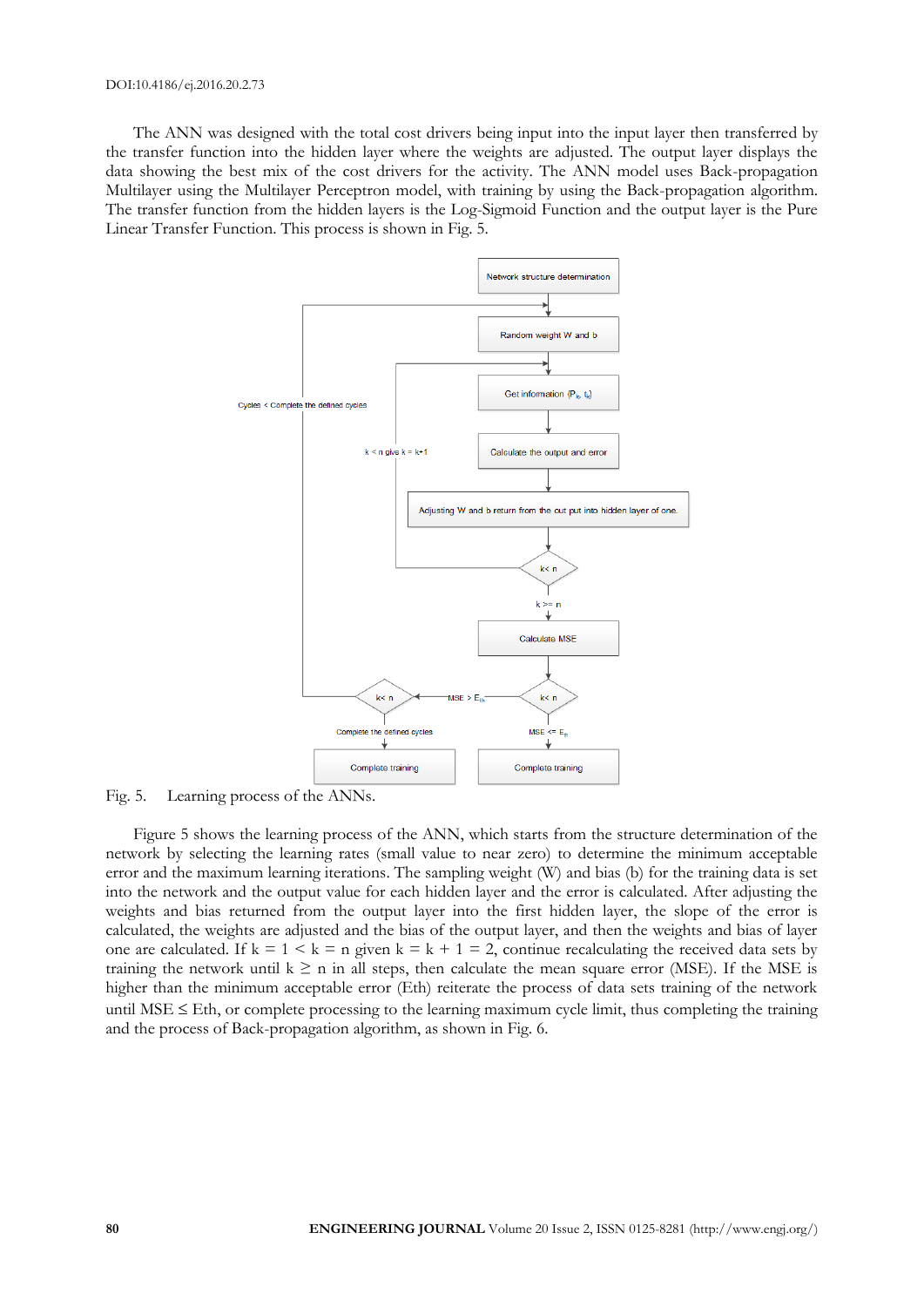

Fig. 6. The process of Back-propagation algorithm.

There are three types of learning process for ANNs; Supervised Learning, Unsupervised Learning and Reinforcement Learning. In this experiment, the experimental process used Supervised Learning. For the creation of the ANN, the researchers selected an ANN model of Back-propagation Multilayer by using the Multilayer Perceptron, training by using the Back-propagation algorithm and the transfer function for the hidden layers was the Log-Sigmoid Function. The output layer is the Pure Linear Transfer Function. This requires three layers in the calculation, consisting of an input layer, hidden layer (which has multiple layers in it) and output layer, as shown in Fig. 7. The input layer determines the number of nodes in the learning process by taking the number of cost drivers (attribute) of the data set used to test each product, while the output layer defines the node number by the number of cost drivers from each activity (class). The data used for training and testing the ANN of the 4 types of products including A, B, C and D. The prediction data then predicts the classification and data used for training and testing the ANN and has been conducted to test the performance of the model by 3 folds.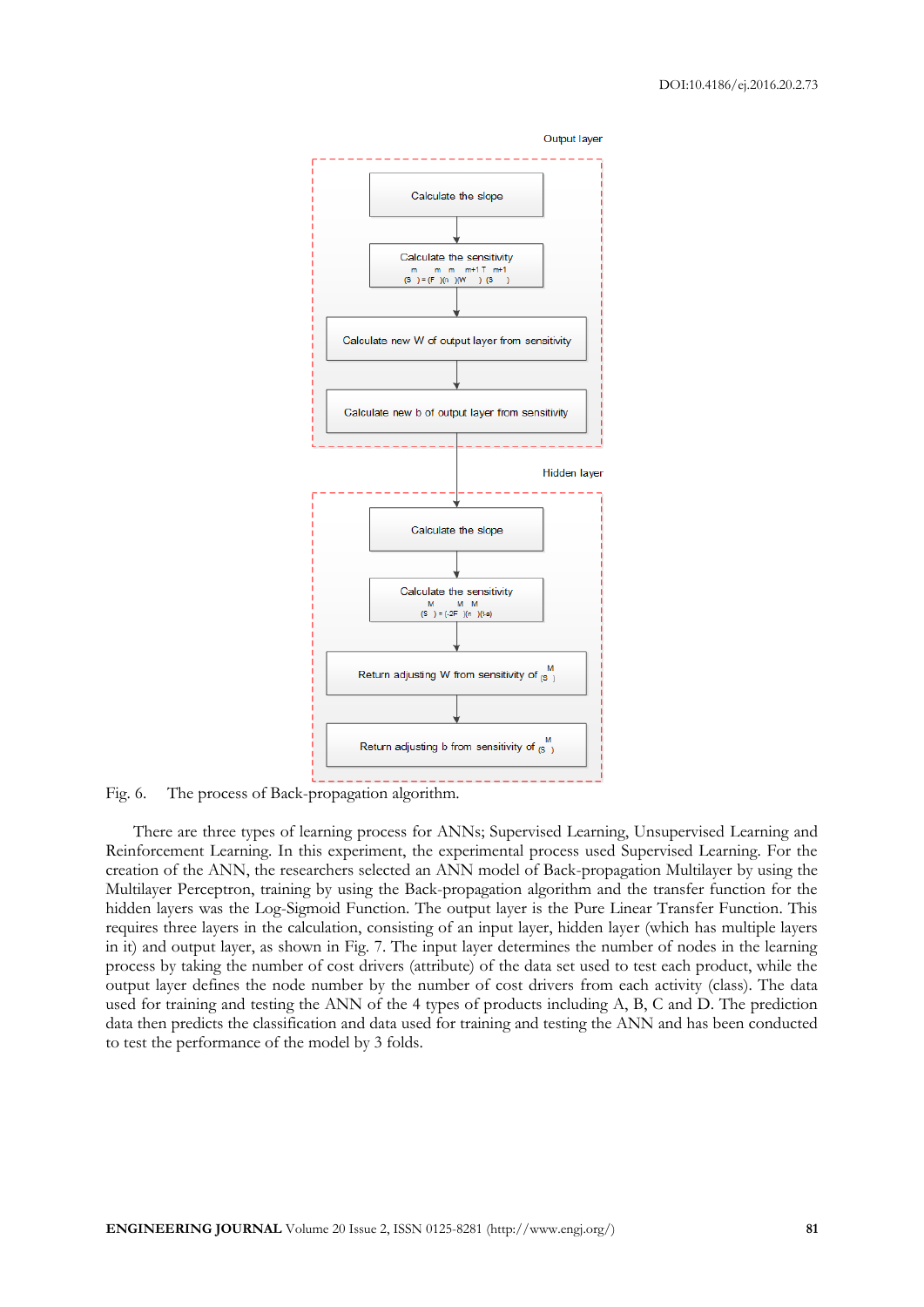

Fig. 7. The ANNs structure have 3 layers.

#### **5. Result and Discussion**

Calculating SDABC and MDABC by selected cost drivers from  $R<sup>2</sup>$  uses the maximum relationship for considering the cost drivers used to calculate the ABC. SDABC and MDABC are used to calculate both simple and multiple linear regressions. Using regression analysis to determine the R<sup>2</sup> can thus be a model to estimate the ABC. SDABC and MDABC are based on ANNs, so the researchers used an ANN which has the greater ability to resolve the complexity problem, and are able to learn the classification of the chosen cost drivers from learning the relationship between the input and output values of the historical data. So, the application of an ANN is effective and efficient for the various aspects of the costing process; (1) for learning the classifications for choosing the cost drivers, which are used in the replacement calculation R<sup>2</sup>, (2) reducing the recalculations necessary when the cost drivers are known, and (3) overcoming the problem of the increased activity arising from changes to production, and the need to consider the various cost drivers. The ABC of 4 products is shown in Tables 2 & 3, from December 2014. This is the most current data available at the time of the research project. The comparisons of the cost per unit of the four products shown in Tables 4–7, cover the 12 months of that year.

| <b>Products</b> | <b>ABC</b> | <b>ABC</b> Equation | ANN in ABC | Hidden | Correct        | <b>Class</b> |
|-----------------|------------|---------------------|------------|--------|----------------|--------------|
|                 | (Baht)     | (Baht)              | (Baht)     | nodes  | $\binom{0}{0}$ |              |
| A (SDABC)       | 1.723      | 1.872               | 1.438      | 8      | 78.8972        | 18           |
| A (MDABC)       | 2.145      | 2.284               | 2.636      | 6      | 80.3140        | 32           |
| B (SDABC)       | 1.658      | 1.503               | 1.812      | 8      | 73.9130        | 15           |
| B (MDABC)       | 1.882      | 1.516               | 2.137      | 10     | 79.9517        | 30           |
| C(SDABC)        | 4.525      | 4.886               | 4.659      | 6      | 91.8519        | 18           |
| $C$ (MDABC)     | 4.347      | 4.707               | 4.874      | 8      | 99.8148        | 29           |
| D (SDABC)       | 1.223      | 1.185               | 1.367      | 6      | 84.3137        | 19           |
| D (MDABC)       | 1.354      | 1.592               | 1.404      | 10     | 93.7908        | 31           |

Table 2. ABC in December 2014 for the 4 products.

Tables 2 & 3, show the ABC and cost per unit in December 2014 for the 4 products considered. For each product, costs were calculated using the three methods; traditional ABC, ABC applying the mathematical model shown as Eq.  $(1)$ ,  $(2)$ ,  $(3)$ ,  $\&$   $(4)$  above, and applying the ANN to the cost calculations. This was done applying both the SDABC approach (single cost driver) and the MDABC approach (multiple cost drivers). The training and testing of the ANN was done by conducting tests of the performance of the model by 3 folds with the 31 attributes with a learning rate equal to 0.1, maximum learning epoch equal to 100,000 and has hidden layers, correct cost driver selection as a percentage and the number of classes. The number of hidden nodes that occur for each product are the hidden node of the neural network that provide the most accurate percentage for learning which cost drivers to choose. Class refers to the type of cost driver associated with each product. In this example, Product A (SDABC) has a 8 hidden nodes, which are calculated to be the most accurate; 78.90% derived from the actual eighteen cost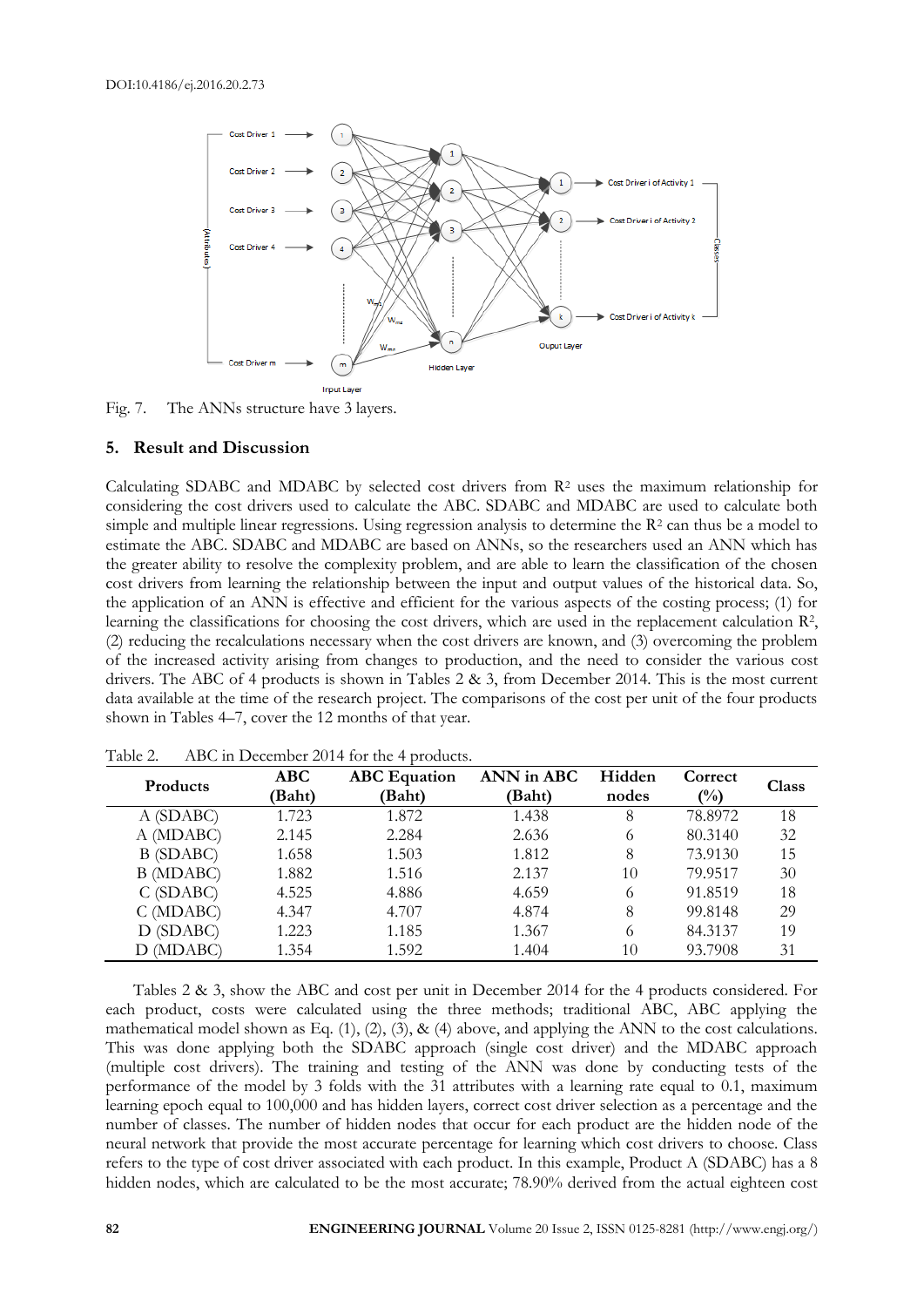drivers for the product. Similarly, in the MDABC processing, Product A has 6 hidden nodes, which are calculated to be the most accurate; 80.31% derived from the actual thirty two cost drivers for the product. These calculations are done for each product, and the values of these variables vary according to each product and to the method of calculation. The results of the production ABC are thus adjusted as shown in Tables 3 and 4.

|                 | Cost per Unit(Baht)    |                        |                        |  |  |  |  |  |
|-----------------|------------------------|------------------------|------------------------|--|--|--|--|--|
| <b>Products</b> | Direct cost + Indirect | Direct cost + Indirect | Direct cost + Indirect |  |  |  |  |  |
|                 | cost(ABC)              | cost (ABC Equation)    | cost (ANN in ABC)      |  |  |  |  |  |
| A (SDABC)       | 47.066                 | 47.215                 | 47.215                 |  |  |  |  |  |
| A (MDABC)       | 47.488                 | 47.627                 | 47.627                 |  |  |  |  |  |
| B (SDABC)       | 17.752                 | 17.597                 | 17.597                 |  |  |  |  |  |
| B (MDABC)       | 17.976                 | 17.610                 | 17.610                 |  |  |  |  |  |
| C(SDABC)        | 5.895                  | 5.744                  | 5.744                  |  |  |  |  |  |
| $C$ (MDABC)     | 6.246                  | 6.074                  | 6.074                  |  |  |  |  |  |
| D (SDABC)       | 4.061                  | 4.203                  | 4.203                  |  |  |  |  |  |
| D (MDABC)       | 4.192                  | 4.430                  | 4.430                  |  |  |  |  |  |

Table 3. Cost per unit December 2014 for the 4 products.

Table 3 shows the production costs for December 2014. In the calculations the cost per unit are obtained from the direct costs (material costs and labour costs) combined with the indirect costs that can be directly allocated to each products (machine cost, cost of the equipment used in the production, etc.) and indirect costs that are considered to be 'factory overhead' which cannot be directly allocated to any specific product or activity (tap water charge, electricity charge, etc.). Table 3 shows these costs calculated by each of ABC, SDABC and MDABC. Tables 4–7 show the cost values and comparisons of the production costs of the four sample products, for each month of the whole of the year 2014, calculated by these three methods and compared against the production costs as calculated by the factory using TCA. The TCA calculations done by the factory did not correctly reflect the indirect or overhead costs, which were clearly overstated in every case. By using MDABC the real costs of production are calculated by including the indirect and overhead costs included in the selected cost drivers. Therefore, result in an understatement of profit per unit, resulting in perhaps inappropriate on-going management decisions.

| Cost per unit $(Baht)$ : (Direct cost + Indirect cost) |              |                                 |              |                                 |                                |                                |                         |  |
|--------------------------------------------------------|--------------|---------------------------------|--------------|---------------------------------|--------------------------------|--------------------------------|-------------------------|--|
| Month                                                  | <b>SDABC</b> | <b>SDABC</b><br><b>Equation</b> | <b>MDABC</b> | <b>MDABC</b><br><b>Equation</b> | <b>ANNs</b> in<br><b>SDABC</b> | <b>ANNs</b> in<br><b>MDABC</b> | <b>TCA</b><br>(Factory) |  |
| <i>anuary</i>                                          | 46.364       | 46.511                          | 46.784       | 46.817                          | 46.086                         | 47.266                         | 57.633                  |  |
| February                                               | 46.825       | 47.123                          | 47.365       | 47.453                          | 46.544                         | 47.853                         | 57.633                  |  |
| March                                                  | 44.587       | 44.328                          | 44.885       | 44.717                          | 44.319                         | 45.347                         | 57.633                  |  |
| April                                                  | 45.204       | 45.648                          | 45.721       | 46.146                          | 44.933                         | 46.192                         | 57.633                  |  |
| May                                                    | 44.673       | 44.284                          | 45.233       | 45.145                          | 44.405                         | 45.699                         | 57.633                  |  |
| June                                                   | 43.786       | 43.424                          | 44.178       | 44.237                          | 43.523                         | 44.633                         | 57.633                  |  |
| July                                                   | 46.401       | 46.547                          | 46.648       | 46.823                          | 46.123                         | 47.128                         | 57.633                  |  |
| August                                                 | 46.785       | 47.123                          | 47.272       | 47.343                          | 46.504                         | 47.759                         | 57.633                  |  |
| September                                              | 47.236       | 47.887                          | 48.034       | 47.905                          | 46.953                         | 48.529                         | 57.633                  |  |
| October                                                | 45.498       | 45.252                          | 45.652       | 45.749                          | 45.225                         | 46.122                         | 57.633                  |  |
| November                                               | 46.315       | 46.151                          | 46.631       | 46.556                          | 46.037                         | 47.111                         | 57.633                  |  |
| December                                               | 47.066       | 47.215                          | 47.488       | 47.627                          | 46.784                         | 47.977                         | 57.633                  |  |

Table 4. Comparison of monthly cost per units of Product A during 2014.

Tables 4–7 show the production cost calculations for product A, B, C and D for each month of 2014. Table 4 shows the cost sequence over the time period, and the inter-month comparisons. It can be seen that for Product A the lowest costs occurred in June and the highest in September. The production volume was the lowest and highest in these months as well, obviously being directly related; volume to cost incurred. The TCA calculations assumed fixed production volume, whereas the other calculations, especially the MDABC calculations, encompass other factors which contributed to production costs in a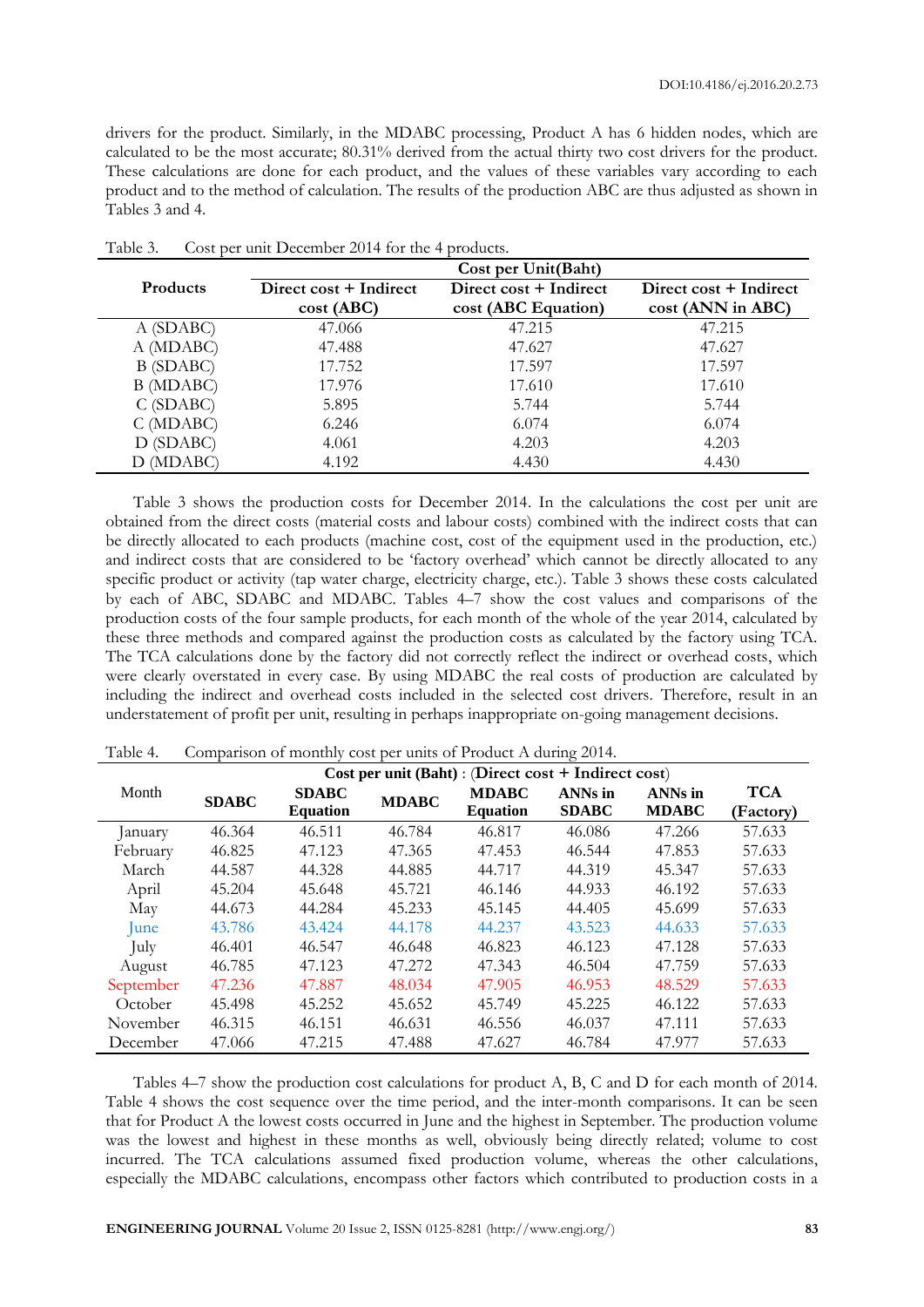variable production volume environment, such as the cost of materials, labour input and cost as well as appropriate indirect costs and overhead cost apportionments. The research outcomes demonstrated that the production cost values from the MDABC more correctly reflected the true production costs per unit of production. So, it has been demonstrated that by including multiple cost drivers and choosing the most appropriate cost drivers, results in greater accuracy in calculating production costs.

These outcomes shown in Table 4 demonstrate first that there are three main methods of TCA, SDABC and MDABC which can be used in calculating per unit production costs. However, in all cases the TCA calculated the production costs to be some 25%-30% higher; the highest. This is due to the failure of TCA to allocate the indirect costs appropriately, or at all. The TCA calculations were based on a fixed volume formula, and only considered direct labour hours and direct machine hours. It is apparent that TCA was a manual activity, whereas the new alternatives of SDABC and MDABC are effective applications of information technology in modern production. The SDABC method models the use of all resources in all the activities that use resources, and can be linked to each product and is able to display all cost, direct or indirect as appropriate. When both methods are compared, SDABC method demonstrably provides the greater accuracy and precision in calculating the value of the product cost. However, this approach still manifests the problem of using only activity driver or cost driver. The choice of this particular cost driver depends on the experience of the staff primarily. This was confirmed in interviews with these staff members. However, it is clear that each activity has more than one cost driver, and the selection of a single cost driver, as is done in the SDABC method, results in a distortion of reality. The MDABC method was demonstrated to calculate the most accurate total cost per product, due to using multiple cost drivers, and selecting the most appropriate cost drivers from amongst the various available cost drivers. The calculations by the MDABC method sometimes showed a high production cost than the SDABC method and sometimes a lower cost. So it can be concluded that MDABC can better reflect the true total production cost than the SDABC method.

Tables 5 to 7 shows the same data as Table 4, but each for a different product; Product B, C and D. In each case, the costs calculated by the TCA method were significantly different to the values produced by the SDABC and MDABC methods. The TCA values were usually higher, but in a small number of cases a little lower. One conclusion to be drawn therefore is that it is not product dependant nor volume dependant, but in all cases it is the selection of appropriate, or multiple, cost drivers that is the differentiating factor.

When considering all of the 4 products included in the comparative analysis, this was seen to be the case for each product; MDABC calculates production costs more accurately.

| Companioni of months<br>$\frac{1}{20000}$ per units of Frounce D uniting $\frac{1}{20000}$ |              |                 |              |                 |              |                |            |  |
|--------------------------------------------------------------------------------------------|--------------|-----------------|--------------|-----------------|--------------|----------------|------------|--|
| Cost per unit $(Baht)$ : (Direct cost + Indirect cost)                                     |              |                 |              |                 |              |                |            |  |
| Month                                                                                      | <b>SDABC</b> | <b>SDABC</b>    | <b>MDABC</b> | <b>MDABC</b>    | ANNs in      | <b>ANNs</b> in | <b>TCA</b> |  |
|                                                                                            |              | <b>Equation</b> |              | <b>Equation</b> | <b>SDABC</b> | <b>MDABC</b>   | (Factory)  |  |
| January                                                                                    | 16.823       | 17.269          | 17.447       | 17.528          | 16.971       | 17.695         | 22.622     |  |
| February                                                                                   | 17.326       | 17.551          | 17.850       | 17.684          | 17.478       | 18.103         | 22.622     |  |
| March                                                                                      | 17.529       | 17.474          | 17.752       | 17.687          | 17.683       | 18.004         | 22.622     |  |
| April                                                                                      | 17.431       | 17.546          | 17.755       | 17.889          | 17.584       | 18.007         | 22.622     |  |
| May                                                                                        | 17.634       | 17.909          | 18.258       | 17.992          | 17.789       | 18.517         | 22.622     |  |
| June                                                                                       | 16.936       | 17.282          | 17.460       | 17.195          | 17.085       | 17.708         | 22.622     |  |
| July                                                                                       | 17.639       | 17.384          | 17.863       | 17.997          | 17.794       | 18.117         | 22.622     |  |
| August                                                                                     | 17.542       | 17.787          | 17.965       | 18.170          | 17.696       | 18.220         | 22.622     |  |
| September                                                                                  | 17.144       | 16.889          | 17.468       | 17.302          | 17.295       | 17.716         | 22.622     |  |
| October                                                                                    | 17.547       | 17.692          | 17.971       | 17.705          | 17.701       | 18.226         | 22.622     |  |
| November                                                                                   | 17.349       | 17.194          | 17.573       | 17.707          | 17.502       | 17.823         | 22.622     |  |
| December                                                                                   | 17.752       | 17.597          | 17.976       | 17.610          | 17.908       | 18.231         | 22.622     |  |

Table 5. Comparison of monthly cost per units of Product B during 2014.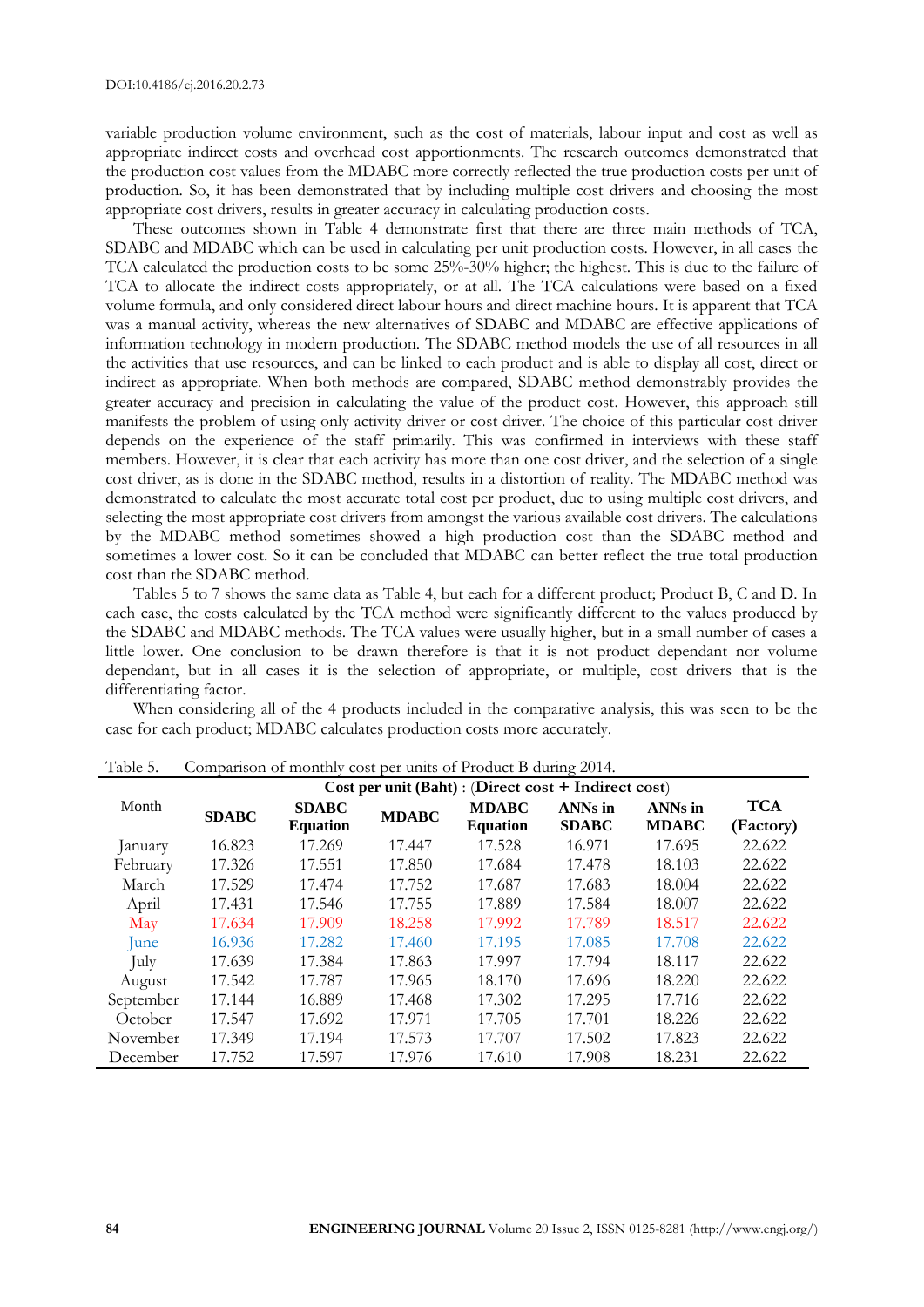| Cost per unit $(Baht)$ : (Direct cost + Indirect cost) |              |                 |              |                 |                |                |            |  |
|--------------------------------------------------------|--------------|-----------------|--------------|-----------------|----------------|----------------|------------|--|
| Month                                                  | <b>SDABC</b> | <b>SDABC</b>    | <b>MDABC</b> | <b>MDABC</b>    | <b>ANNs</b> in | <b>ANNs</b> in | <b>TCA</b> |  |
|                                                        |              | <b>Equation</b> |              | <b>Equation</b> | <b>SDABC</b>   | <b>MDABC</b>   | (Factory)  |  |
| January                                                | 4.828        | 5.025           | 5.317        | 5.468           | 4.938          | 5.307          | 5.835      |  |
| February                                               | 4.762        | 4.663           | 4.992        | 5.180           | 4.870          | 4.983          | 5.835      |  |
| March                                                  | 5.366        | 5.491           | 5.798        | 5.689           | 5.488          | 5.787          | 5.835      |  |
| April                                                  | 5.651        | 5.411           | 5.807        | 6.035           | 5.779          | 5.796          | 5.835      |  |
| May                                                    | 5.918        | 6.130           | 6.354        | 6.440           | 6.052          | 6.342          | 5.835      |  |
| June                                                   | 5.275        | 5.156           | 5.554        | 5.417           | 5.395          | 5.543          | 5.835      |  |
| July                                                   | 4.985        | 4.830           | 5.247        | 5.426           | 5.098          | 5.237          | 5.835      |  |
| August                                                 | 5.254        | 5.398           | 5.515        | 5.478           | 5.373          | 5.505          | 5.835      |  |
| September                                              | 5.626        | 5.476           | 5.892        | 6.064           | 5.754          | 5.881          | 5.835      |  |
| October                                                | 5.718        | 5.580           | 5.954        | 5.821           | 5.848          | 5.943          | 5.835      |  |
| November                                               | 5.415        | 5.592           | 5.718        | 5.631           | 5.538          | 5.707          | 5.835      |  |
| December                                               | 5.895        | 5.744           | 6.246        | 6.074           | 6.029          | 6.234          | 5.835      |  |

Table 6. Comparison of monthly cost per units of Product C during 2014.

Table 7. Comparison of monthly cost per units of Product D during 2014.

| Cost per unit $(Baht)$ : (Direct cost + Indirect cost) |              |                                 |              |                                 |                                |                                |                         |
|--------------------------------------------------------|--------------|---------------------------------|--------------|---------------------------------|--------------------------------|--------------------------------|-------------------------|
| Month                                                  | <b>SDABC</b> | <b>SDABC</b><br><b>Equation</b> | <b>MDABC</b> | <b>MDABC</b><br><b>Equation</b> | <b>ANNs</b> in<br><b>SDABC</b> | <b>ANNs</b> in<br><b>MDABC</b> | <b>TCA</b><br>(Factory) |
| anuary                                                 | 4.353        | 4.217                           | 4.556        | 4.797                           | 4.508                          | 4.715                          | 4.610                   |
| February                                               | 4.576        | 4.362                           | 4.751        | 4.656                           | 4.738                          | 4.808                          | 4.610                   |
| March                                                  | 3.809        | 3.973                           | 4.262        | 4.443                           | 3.944                          | 4.313                          | 4.610                   |
| April                                                  | 4.033        | 4.123                           | 4.392        | 4.267                           | 4.176                          | 4.444                          | 4.610                   |
| May                                                    | 4.221        | 4.061                           | 4.450        | 4.326                           | 4.371                          | 4.503                          | 4.610                   |
| June                                                   | 4.672        | 4.414                           | 4.803        | 4.942                           | 4.838                          | 4.860                          | 4.610                   |
| July                                                   | 3.969        | 4.182                           | 4.417        | 4.322                           | 4.110                          | 4.470                          | 4.610                   |
| August                                                 | 4.158        | 4.280                           | 4.489        | 4.627                           | 4.306                          | 4.542                          | 4.610                   |
| September                                              | 4.535        | 4.376                           | 4.789        | 4.632                           | 4.696                          | 4.846                          | 4.610                   |
| October                                                | 4.347        | 4.492                           | 4.631        | 4.784                           | 4.501                          | 4.686                          | 4.610                   |
| November                                               | 4.237        | 4.187                           | 4.467        | 4.594                           | 4.387                          | 4.520                          | 4.610                   |
| December                                               | 4.061        | 4.203                           | 4.192        | 4.430                           | 4.205                          | 4.242                          | 4.610                   |

### **6. Conclusion**

The research found that the automotive parts industry of Thailand has usually calculated production costs using the TCA method, apparently because of the flexibility of the calculation in low production volume environments. The ability to do these calculations manually was an important factor in their continuing use. However, the availability of information technology, providing the ability to do large volume calculations at high speed has introduced a new dimension, which can overcome the short comings of the traditional approach in these low production volume situations.

In this new technology environment, SDABC and MDABC methods have been demonstrated to be entirely feasible, and have been shown to achieve more accurate values for total production costs. Some enterprises have developed the SDABC method to achieve greater accuracy of product cost by including indirect variable and fixed overhead cost allocation in the total cost calculation.

The major short coming identified in the SDABC method is the selection of only one, single, cost driver. To overcome this short coming, the MDABC method has been developed to include multiple cost drivers, thus achieving greater accuracy. Implementing MDABC as an Artificial Neural Network (ANN) application has enabled the selection of the best cost drivers to be included in the multiple cost driver list, especially with frequently changing production schedules.

Overall, this research has achieved the objective of developing a production costing system that results in more accurate and correct production costs figures, thereby supporting executive decision-making more successfully, and demonstrating to producers the advantages of this approach. The only barrier to wide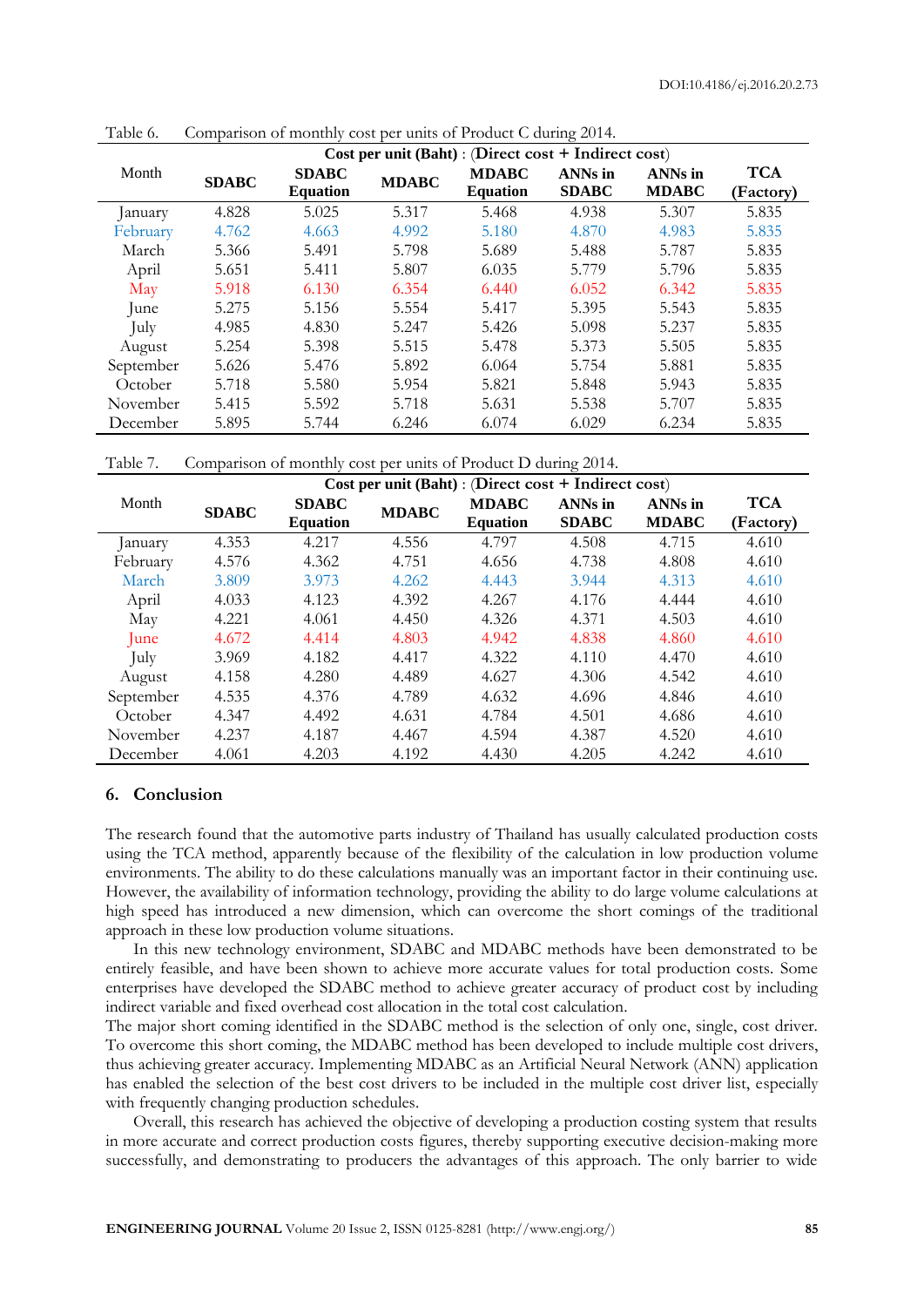scale implementation is being able to convince production organizations of the effectiveness of this approach.

### **Acknowledgments**

The author would like to express his profound gratitude to his research advisor, Assoc. Prof. Dr. Kawin Sonthipermpoon, and his co-researchers, Dr. ChaitamlongPongpattanasili, Department of Industrial Engineering, Asst. prof. Dr. Kreangsak Tamee, Department of Computer Science and Information Technology, Naresuan University, Thailand and Assoc. Prof. Dr. Chonnath Kritworakarn, Department of Industrial Engineering, Chiang Mai University, Thailand, for their invaluable help and constant encouragement throughout this research. Sincere to thanks Mr. Warawut Phanboonmee, UK Engineering and Supply Co.,Ltd., Thailand for his support in providing the data used in the research. Many thanks to Mr. Roy Morien, Naresuan University Language Centre (NULC) for his professional english-language editing and advice on english expression.

## **References**

- [1] D. J. Meade, S. Kumar, and K. R. Kensinger, "Investigating impact of the order activity costing method on product cost calculations," *Journal of Manufacturing Systems*, vol. 27, no. 4, pp. 176–189, 2008.
- [2] G. Venieris and S. Cohen, "Flexibility in manufacturing and activity based costing modelling the interrelationships," *The Journal of Applied Business Research*, vol. 24, no. 2, pp. 81–96, 2008.
- [3] M. Fei, Y. Hua, S. Bao-feng, and W. Meng-na, "Remanufacturing system cost management based on integration of target costing and activity-based costing," in *Information Management, Innovation Management and Industrial Engineering, 2008. ICIII '08. International Conference on*, 2008, pp. *163-166*.
- [4] R. G. Manalo and M. V. Manalo, "Quality, cost and delivery performance indicators and activity-based costing," in *Proc. Management of Innovation and Technology (ICMIT), 2010 IEEE International Conference on*, 2010, pp. 869–874.
- [5] L. Hu and Y. Wang, "Apply activity-based costing to the costing management of third-party logistics Company," in *Proc. Business Management and Electronic Information (BMEI), 2011 International Conference on*, 2011, pp. 486–488.
- [6] G. Cokins, S. Capusneanu, and C. M. Barbu, "Decisions based on synthesis documents information of the ABC (Activity-Based Costing) method," *International Journal of Accounting and Financial Reporting*, vol. 1, no. 1, pp. 112–132, 2011.
- [7] D. Askarany, H. Yazdifar, and S. Askary, "Supply chain management, activity-based costing and organizational factors," *International Journal of Production Economics*, vol. 127, no. 2, pp. 238–248, 2010.
- [8] K. Sun and G. Yang, "A design for standard activity-based cost management model," in *Proc. Management and Service Science (MASS), 2010 International Conference on*, 2010, pp. 1–4.
- [9] A. Vazakidis and I. Karagiannis, "Activity-based management and traditional costing in tourist enterprises (a hotel implementation model)," *Operational Research*, vol. 11, no. 2, pp. 123–147, 2011.
- [10] Z. Qiong, D. Xiu-cheng, and Z. Zhong-bing, "Research in method of application activity-based costing for petroleum enterprise," in *Proc. Business Management and Electronic Information (BMEI), 2011 International Conference on*, 2011, pp. 394–397.
- [11] P. Zheng and M. Wang, "Application of the activity-based costing for third-party logistics companies," in *Proc. Business Management and Electronic Information (BMEI), 2011 International Conference on*, 2011, pp. 346–349.
- [12] A. Hassan, A. Siadat, J. Y. Dantan, and P. Martin, "Conceptual process planning—An improvement approach using QFD, FMEA, and ABC methods," *Robotics and Computer-Integrated Manufacturing,* vol. 26, no. 4, pp. 392–401, 2010.
- [13] R. Cooper and R. Kaplan, "Profit priorities from activity-based costing," *Harvard Business Review*, vol. 69, no. 3, pp. 130–135, 1991.
- [14] H. Suli and G. Peng-ying, "The researched on water project cost accounting based on activity-based costing," in *Proc. Information Management, Innovation Management and Industrial Engineering (ICIII), 2012 International Conference on*, 2012, pp. 146–149.
- [15] C. Homburg, "A note on optimal cost driver selection in ABC," *Management Accounting Research*, vol. 12, no. 2, pp. 197–205, 2001.